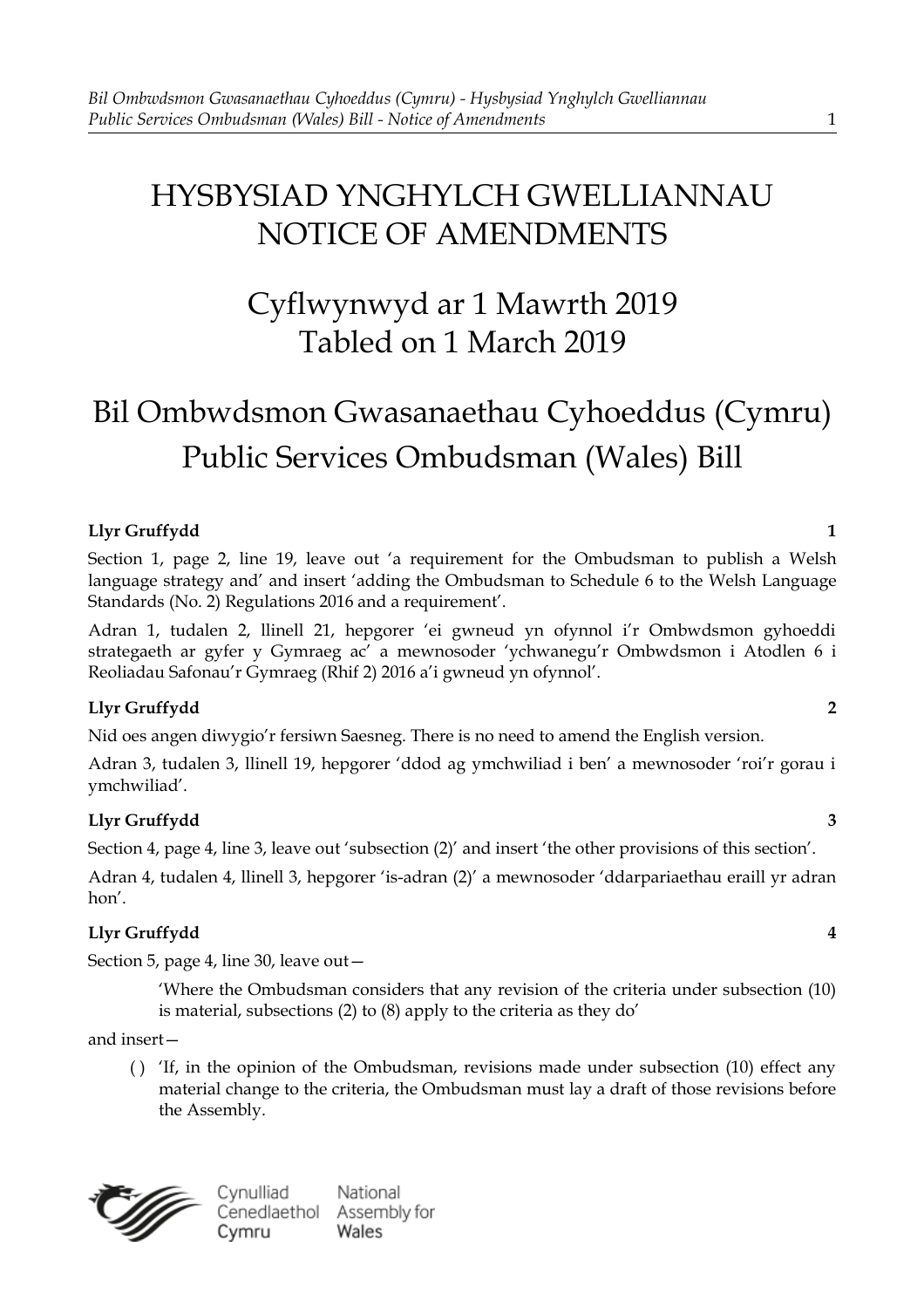( ) Subsections (3) to (9) apply to draft revisions laid before the Assembly under subsection ([*first subsection to be inserted by this amendment*]) as they apply'.

Adran 5, tudalen 4, llinell 33, hepgorer—

'Pan fo'r Ombwdsmon o'r farn bod unrhyw adolygiad o'r meini prawf o dan is-adran (10) yn berthnasol, mae is-adrannau (2) i (8) yn gymwys i'r meini prawf hynny'

a mewnosoder—

- ( ) 'Os, ym marn yr Ombwdsmon, yw adolygiadau a wneir o dan is-adran (10) yn effeithio ar unrhyw newid perthnasol i'r meini prawf, rhaid i'r Ombwdsmon osod drafft o'r adolygiadau hynny gerbron y Cynulliad.
- ( ) Mae is-adrannau (3) i (9) yn gymwys i adolygiadau drafft a osodir gerbron y Cynulliad o dan is-adran ([*yr is-adran gyntaf sy'n cael ei mewnosod gan y gwelliant hwn*])'.

## **Llyr Gruffydd 5**

Section 8, page 6, line 8, leave out 'orally' and insert 'other than in writing'.

Adran 8, tudalen 6, llinell 8, hepgorer 'ar lafar' a mewnosoder 'heblaw yn ysgrifenedig'.

## **Llyr Gruffydd 6**

Section 16, page 10, line 12, leave out '26(5)(b)(ii)' and insert '26, 27(4)(b), (6)(c), (6)(d) or (9)(b)(ii)'.

Adran 16, tudalen 10, llinell 13, hepgorer '26(5)(b)(ii) neu (9)(a), 27(9)(b)(ii)' a mewnosoder '26,  $27(4)(b)$ , (6)(c), (6)(d) neu (9)(b)(ii)'.

## **Llyr Gruffydd 7**

Nid oes angen diwygio'r fersiwn Saesneg. There is no need to amend the English version. Adran 18, tudalen 13, llinell 16, hepgorer 'arall'.

## **Llyr Gruffydd 8**

Page 14, line 30, leave out section 21 and insert—

## **'[ ] Obstruction and contempt: costs recovery**

- (1) This section applies where—
	- (a) the Ombudsman investigates a health-related service as part of an investigation in respect of a relevant listed authority under section 16(2), and
	- (b) the Ombudsman is satisfied that the condition in subsection (2) is met.
- (2) The condition is that the provider of the health-related service ("the provider")  $-$ 
	- (a) without lawful excuse, has obstructed the discharge of any of the Ombudsman's functions under this Part, or
	- (b) has done an act in relation to the investigation which, if the investigation were proceedings in the High Court, would constitute contempt of court.
- (3) The condition in subsection (2) is not met in relation to a provider merely because the provider has taken action of the kind mentioned in section 18(14)(b).

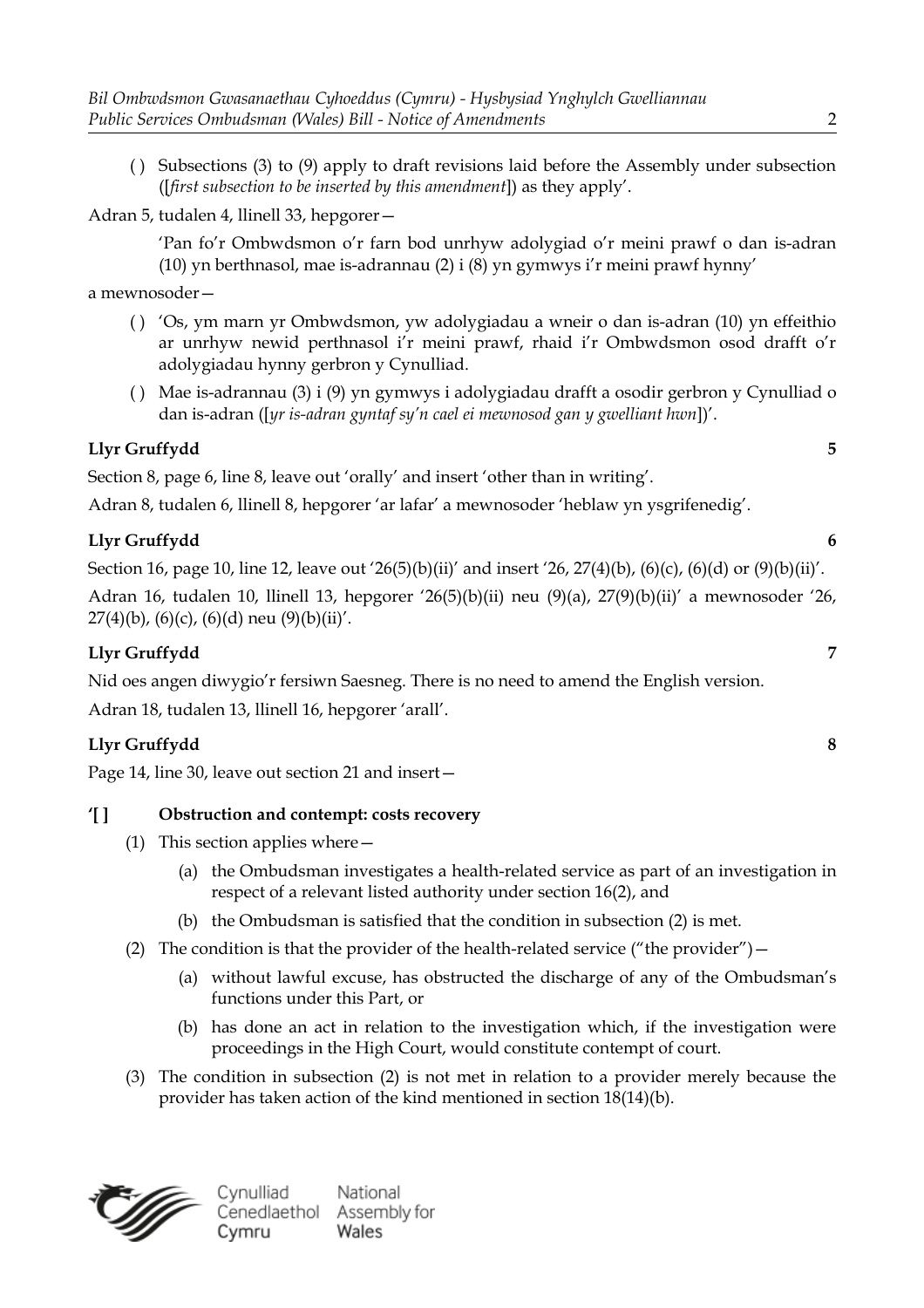- (4) The Ombudsman may serve a notice (a "costs recovery notice") on the provider requiring the provider to pay the Ombudsman costs incurred by the Ombudsman as a result of the obstruction or act mentioned in subsection (2).
- (5) The costs referred to in subsection (4) may include (but are not limited to) the costs of obtaining expert advice (including legal advice).
- (6) A costs recovery notice must—
	- (a) set out the basis on which the notice is issued, including details of the obstruction or act which, in the opinion of the Ombudsman, meets the condition in subsection (2),
	- (b) specify the amount that must be paid to the Ombudsman, together with a detailed breakdown of the amount,
	- (c) specify—
		- (i) the date by which payment must be made, and
		- (ii) how payment may be made, and
	- (d) explain the right of appeal in subsection (9).
- (7) The payment date specified under subsection  $(6)(c)$  must be at least 28 days later than the date on which the costs recovery notice is served on the provider.
- (8) The provider must pay the Ombudsman the amount specified in the costs recovery notice by the date specified in that notice (but this is subject to the remaining provisions of this section).
- (9) The provider may appeal to the magistrates' court against a costs recovery notice within 21 days beginning with the date on which the notice is served on the provider; and where the provider does so, subsection (8) does not apply (but see subsections (15) and (16)).
- (10) An appeal is to be by way of a complaint for an order that the notice be quashed or varied, and in accordance with the Magistrates' Court Act 1980 (c.43).
- (11) For the purpose of the time limit for making an appeal, the making of a complaint is to be treated as the making of an appeal.
- (12) The grounds for appeal are that the Ombudsman's decision to issue the costs recovery notice was—
	- (a) based on an error of fact,
	- (b) wrong in law, or
	- (c) unreasonable for any reason.
- (13) On appeal, the magistrates' court may—
	- (a) confirm, quash or vary the costs recovery notice, and
	- (b) make such order as to costs as it thinks fit.
- (14) Where, on appeal, the magistrates' court quashes or varies the costs recovery notice, it may order the Ombudsman to compensate the provider for loss suffered as a result of the service of the notice.

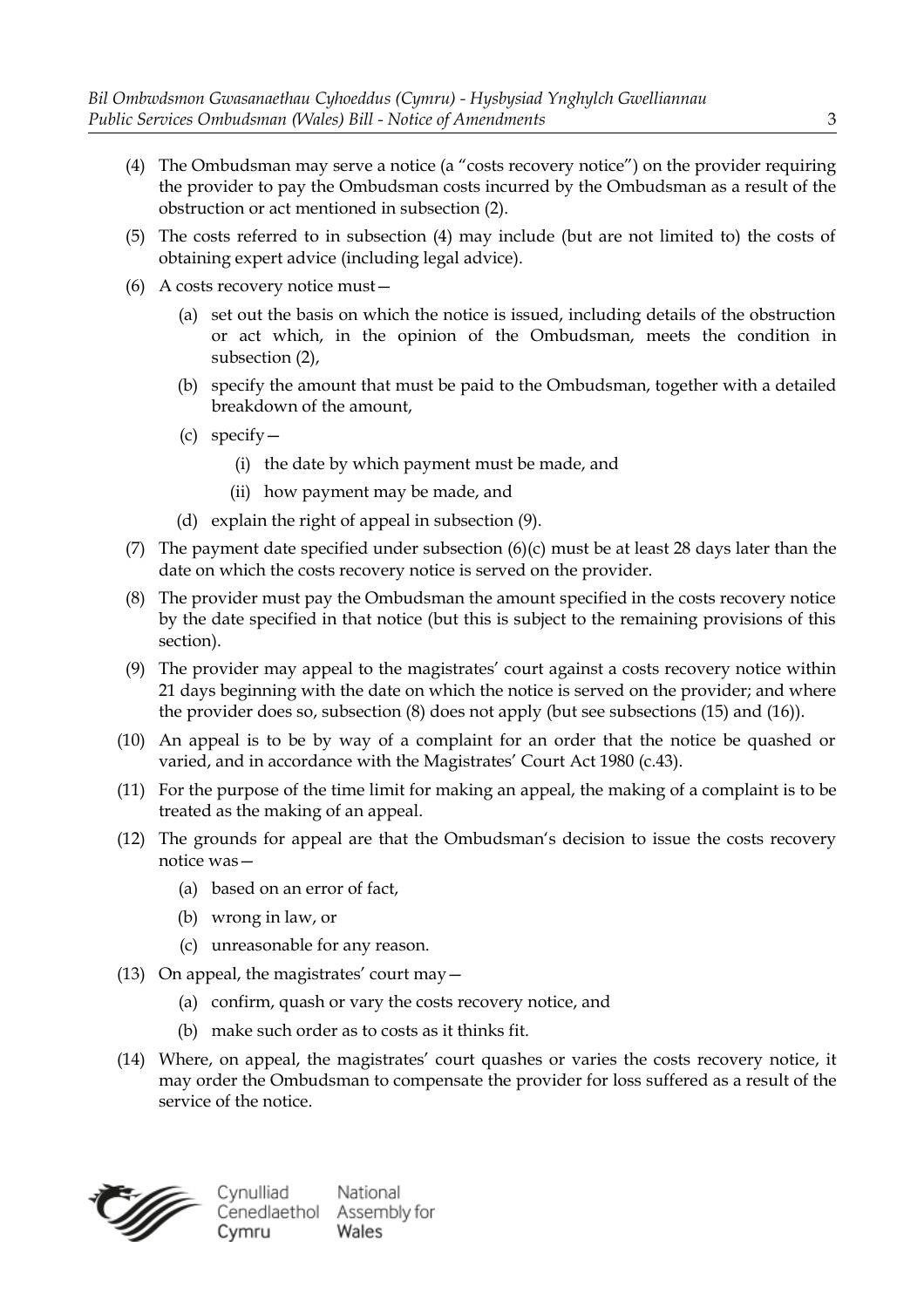- (15) Where, on appeal, the magistrates' court confirms the costs recovery notice (with or without variation), the provider must pay the amount payable by virtue of the notice within 28 days beginning with the date on which the appeal is finally determined.
- (16) Where an appeal made under this section is withdrawn, the provider must pay the amount specified in the costs recovery notice within 28 days beginning with the date on which the appeal is withdrawn.
- (17) An amount payable under this section is recoverable summarily as a civil debt.
- (18) In this section, "health-related service" has the same meaning as in section 16.'.

Tudalen 14, llinell 32, hepgorer adran 21 a mewnosoder—

#### **'[ ] Rhwystro a dirmygu: adennill costau**

- (1) Mae'r adran hon yn gymwys fel a ganlyn—
	- (a) pan fo'r Ombwdsmon yn ymchwilio i wasanaeth sy'n gysylltiedig ag iechyd fel rhan o ymchwiliad sy'n ymwneud ag awdurdod rhestredig perthnasol o dan adran 16(2), a
	- (b) pan fo'r Ombwdsmon yn fodlon bod yr amod yn is-adran (2) wedi ei fodloni.
- (2) Yr amod yw bod darparwr y gwasanaeth sy'n gysylltiedig ag iechyd ("y darparwr")—
	- (a) heb esgus cyfreithlon, wedi rhwystro unrhyw un neu ragor o swyddogaethau'r Ombwdsmon rhag cael eu cyflawni o dan y Rhan hon, neu
	- (b) wedi cyflawni gweithred mewn perthynas â'r ymchwiliad a fyddai, pe bai'r ymchwiliad yn achos yn yr Uchel Lys, yn gyfystyr â dirmyg llys.
- (3) Nid yw'r amod yn is-adran (2) wedi ei fodloni o ran darparwr dim ond am fod y darparwr wedi cymryd camau gweithredu fel y crybwyllir yn adran 18(14)(b).
- (4) Caiff yr Ombwdsmon gyflwyno hysbysiad ("hysbysiad adennill costau") i'r darparwr sy'n ei gwneud yn ofynnol i'r darparwr dalu i'r Ombwdsmon gostau yr aeth yr Ombwdsmon iddynt o ganlyniad i'r rhwystr neu'r weithred a grybwyllir yn is-adran (2).
- (5) Caiff y costau y cyfeirir atynt yn is-adran (4) gynnwys (ond nid ydynt yn gyfyngedig i) y costau o gael cyngor arbenigol (gan gynnwys cyngor cyfreithiol).
- (6) Rhaid i hysbysiad adennill costau—
	- (a) nodi ar ba sail y cyflwynir yr hysbysiad, gan gynnwys manylion y rhwystr neu'r weithred sydd, ym marn yr Ombwdsmon, yn bodloni'r amod yn is-adran (2),
	- (b) pennu'r swm y mae'n rhaid ei dalu i'r Ombwdsmon, ynghyd â manylion y swm hwnnw,
	- (c) pennu—
		- (i) y dyddiad erbyn pryd y mae'n rhaid talu, a
		- (ii) sut y caniateir talu, a
	- (d) egluro'r hawl i apelio yn is-adran (9).



Cynulliad National Cenedlaethol Assembly for Wales Cymru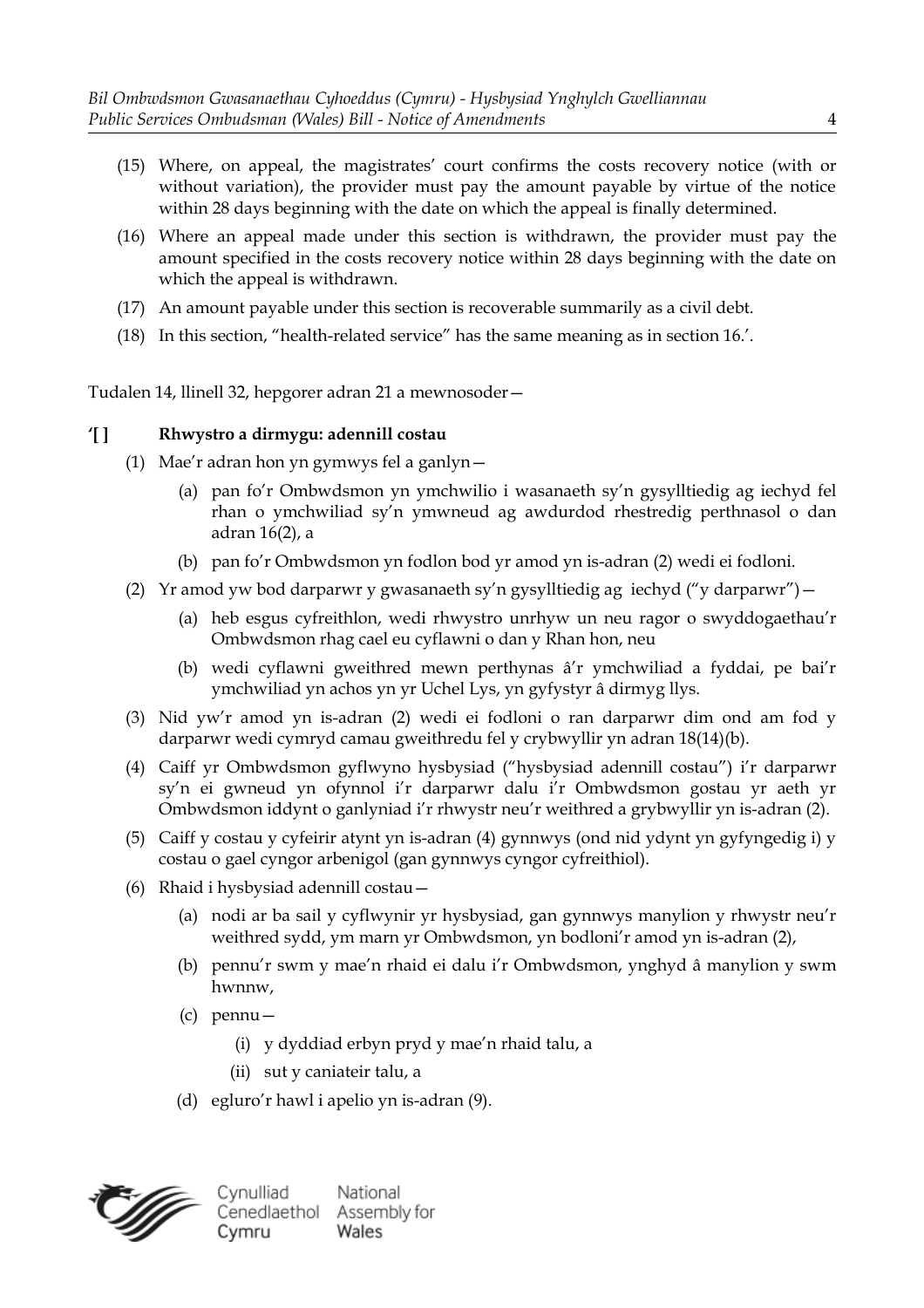- (7) Rhaid i'r dyddiad talu a bennir o dan is-adran (6)(c) fod o leiaf 28 o ddiwrnodau yn hwyrach na'r dyddiad y caiff yr hysbysiad adennill costau ei gyflwyno i'r darparwr.
- (8) Rhaid i'r darparwr dalu i'r Ombwdsmon y swm a bennir yn yr hysbysiad adennill costau erbyn y dyddiad a bennir yn yr hysbysiad hwnnw (ond mae hyn yn ddarostyngedig i weddill y darpariaethau yn yr adran hon).
- (9) Caiff y darparwr apelio i'r llys ynadon yn erbyn hysbysiad adennill costau cyn pen 21 o ddiwrnodau sy'n dechrau â'r dyddiad y cyflwynir yr hysbysiad i'r darparwr; ac os bydd y darparwr yn gwneud hynny, nid yw is-adran (8) yn gymwys (ond gweler isadrannau (15) ac (16)).
- (10) Mae apêl i fod ar ffurf cwyn am orchymyn bod yr hysbysiad i gael ei ddileu neu ei amrywio, ac yn unol â Deddf Llys Ynadon 1980 (p.43).
- (11) At ddiben y terfyn amser ar gyfer gwneud apêl, mae gwneud cwyn i gael ei drin fel gwneud apêl.
- (12) Y sail dros apêl yw bod penderfyniad yr Ombwdsmon i ddyroddi'r hysbysiad adennill costau—
	- (a) yn seiliedig ar wall ffeithiol,
	- (b) yn anghywir mewn cyfraith, neu
	- (c) yn afresymol am unrhyw reswm.
- (13) Ar apêl, caiff y llys ynadon—
	- (a) cadarnhau, dileu neu amrywio'r hysbysiad adennill costau, a
	- (b) gwneud y cyfryw orchymyn o ran costau sy'n briodol ym marn y llys ynadon.
- (14) Pan fo llys ynadon, ar apêl, yn dileu neu'n amrywio'r hysbysiad adennill costau, caiff orchymyn yr Ombwdsmon i ddigolledu'r darparwr am y golled a ddioddefodd o ganlyniad i gyflwyno'r hysbysiad.
- (15) Pan fo llys ynadon, ar apêl, yn cadarnhau'r hysbysiad adennill costau (gydag amrywiad neu heb amrywiad), rhaid i'r darparwr dalu'r swm sy'n daladwy yn rhinwedd yr hysbysiad cyn pen 28 o ddiwrnodau sy'n dechrau â'r dyddiad y penderfynir yn derfynol ar yr apêl.
- (16) Pan fo apêl a wnaed o dan yr adran hon yn cael ei thynnu'n ôl, rhaid i'r darparwr dalu'r swm a bennir yn yr hysbysiad adennill costau cyn pen 28 o ddiwrnodau sy'n dechrau â'r dyddiad y caiff yr apêl ei thynnu'n ôl.
- (17) Mae swm sy'n daladwy o dan yr adran hon i'w adennill yn ddiannod fel dyled sifil.
- (18) Yn yr adran hon, mae i "gwasanaeth sy'n gysylltiedig ag iechyd" yr ystyr a roddir yn adran 16.**'.**

Page 15, after line 31, insert a new section—

#### **'[ ] Serving a costs recovery notice**

- (1) This section applies to the service of a costs recovery notice under section 21.
- (2) The costs recovery notice may be served on a person—

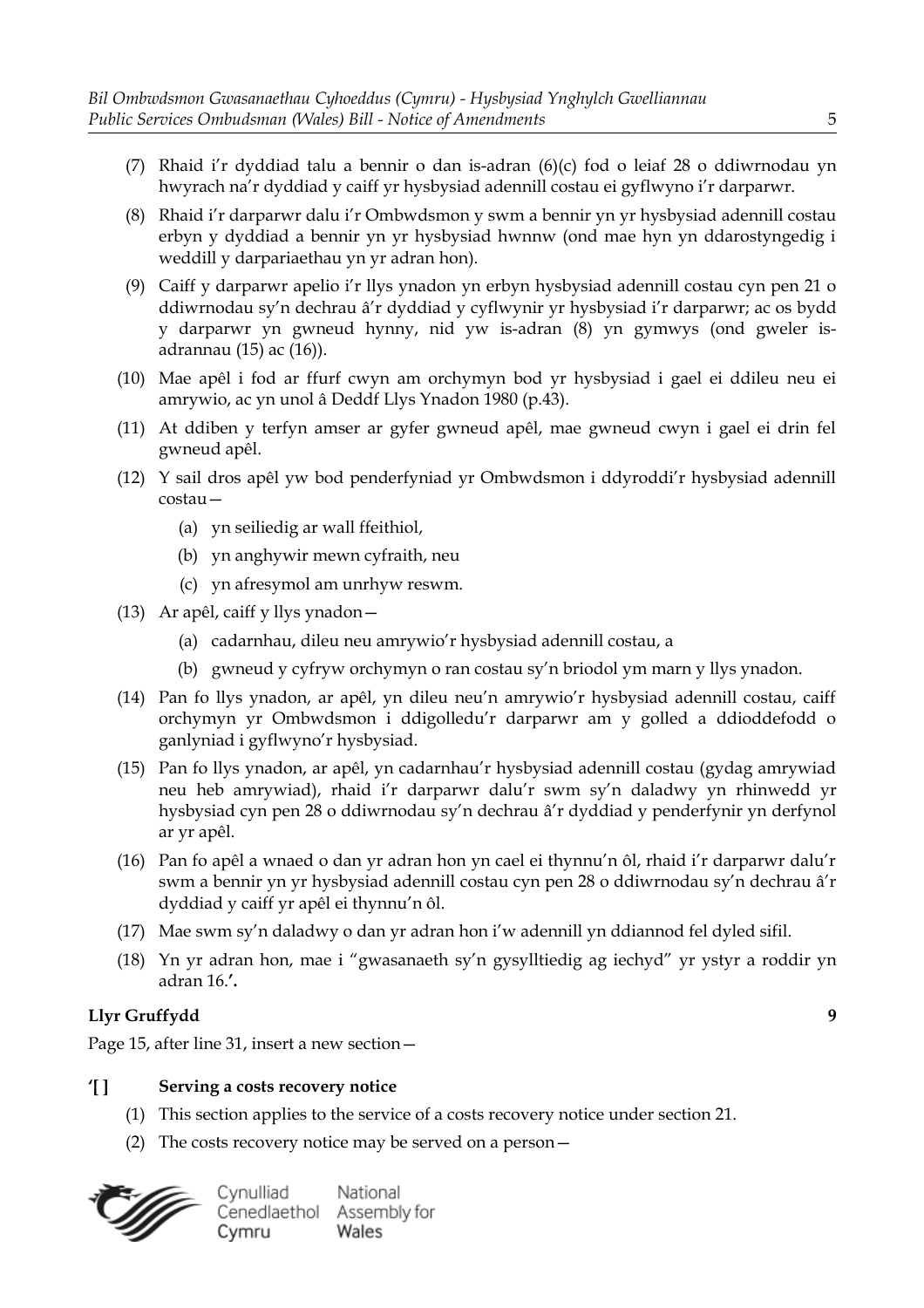- (a) by being delivered personally to the person,
- (b) by leaving it at the person's proper address,
- (c) by being sent by post to the person's proper address, or
- (d) where subsection (3) applies, by sending it electronically to an address provided for that purpose.
- (3) This subsection applies where the person to whom the costs recovery notice is to be issued has agreed in writing that it may be sent electronically.
- (4) For the purposes of subsection (2)(a), a costs recovery notice may be delivered personally to a body corporate by giving it to the secretary or clerk of that body.
- (5) Where the Ombudsman serves a costs recovery notice in the manner mentioned in subsection (2)(b), the costs recovery notice is to be treated as having been received at the time it was left at the person's proper address unless the contrary is shown.
- (6) For the purposes of subsections  $(2)(b)$  and  $(c)$ , the proper address of a person is
	- (a) in the case of a body corporate, the address of the registered or principal office of the body;
	- (b) in the case of a person acting in their capacity as a partner in a partnership, the address of the principal office of the partnership;
	- (c) in any other case, the last known address of the person.
- (7) Where the Ombudsman serves a costs recovery notice in the manner mentioned in subsection (2)(c) by sending it to an address in the United Kingdom, the costs recovery notice is to be treated as having been received 48 hours after it is sent unless the contrary is shown.
- (8) Where the Ombudsman serves a costs recovery notice in the manner mentioned in subsection  $(2)(d)$ , the costs recovery notice is to be treated as having been received 48 hours after it is sent unless the contrary is shown.'.

Tudalen 15, ar ôl llinell 30, mewnosoder adran newydd—

#### **'[ ] Cyflwyno hysbysiad adennill costau**

- (1) Mae'r adran hon yn gymwys i gyflwyno hysbysiad adennill costau o dan adran 21.
- (2) Caniateir i hysbysiad adennill costau gael ei gyflwyno i berson—
	- (a) drwy ei ddanfon yn bersonol i'r person,
	- (b) drwy ei adael yng nghyfeiriad priodol y person,
	- (c) drwy ei anfon drwy'r post i gyfeiriad priodol y person, neu
	- (d) pan fo is-adran (3) yn gymwys, drwy ei anfon yn electronig i gyfeiriad a ddarparwyd at y diben hwnnw.
- (3) Mae'r is-adran hon yn gymwys pan fo'r person y mae'r hysbysiad adennill costau i'w ddyroddi iddo wedi cytuno yn ysgrifenedig iddo gael ei anfon yn electronig.
- (4) At ddibenion is-adran (2)(a), caniateir danfon hysbysiad adennill costau yn bersonol i gorff corfforaethol drwy ei roi i ysgrifennydd neu i glerc y corff hwnnw.

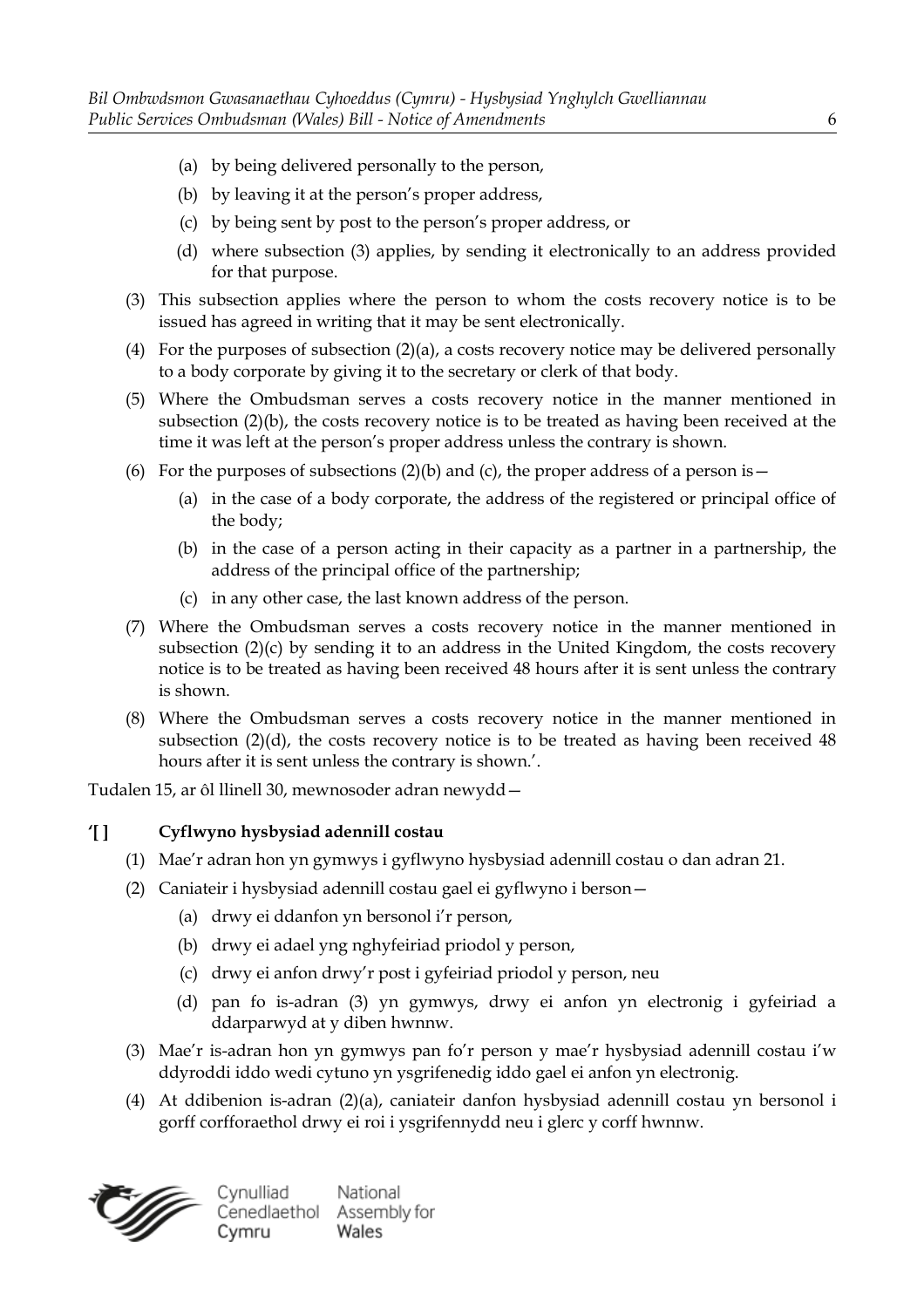- (5) Pan fo'r Ombwdsmon yn cyflwyno hysbysiad adennill costau yn y dull a grybwyllir yn is-adran (2)(b), mae'r hysbysiad adennill costau i'w drin fel pe bai wedi ei dderbyn ar yr adeg y'i gadawyd yng nghyfeiriad priodol y person oni bai y dangosir i'r gwrthwyneb.
- (6) At ddibenion is-adrannau (2)(b) ac (c), cyfeiriad priodol person yw
	- (a) yn achos corff corfforaethol, cyfeiriad swyddfa gofrestredig neu brif swyddfa'r corff;
	- (b) yn achos person sy'n gweithredu yn rhinwedd partner mewn partneriaeth, cyfeiriad prif swyddfa'r bartneriaeth;
	- (c) mewn unrhyw achos arall, cyfeiriad hysbys olaf y person.
- (7) Pan fo'r Ombwdsmon yn cyflwyno hysbysiad adennill costau yn y dull a grybwyllir yn is-adran (2)(c) drwy ei anfon i gyfeiriad yn y Deyrnas Unedig, mae'r hysbysiad adennill costau i'w drin fel pe bai wedi ei dderbyn 48 awr ar ôl ei anfon oni bai y dangosir i'r gwrthwyneb.
- (8) Pan fo'r Ombwdsmon yn cyflwyno hysbysiad adennill costau yn y dull a grybwyllir yn is-adran (2)(d), mae'r hysbysiad adennill costau i'w drin fel pe bai wedi ei dderbyn 48 awr ar ôl ei anfon oni bai y dangosir i'r gwrthwyneb.'.

Section 27, page 21, line 2, after 'action,', insert 'or'.

Adran 27, tudalen 21, llinell 4, ar ôl 'hynny,', mewnosoder 'neu'.

#### **Llyr Gruffydd 11**

Section 35, page 25, line 31, leave out—

'Where the Ombudsman considers that any revision of the statement of principles under subsection (11) is material, subsections (3) to (9) apply to that statement of principles as they do'

and insert—

- ( ) 'If, in the opinion of the Ombudsman, revisions made under subsection (11) effect any material change to the statement of principles, the Ombudsman must lay a draft of those revisions before the Assembly.
- ( ) Subsections (4) to (10) apply to draft revisions laid before the Assembly under subsection ([*first subsection to be inserted by this amendment*]) as they apply'.

Adran 35, tudalen 25, llinell 34, hepgorer—

'Pan fo'r Ombwdsmon o'r farn bod unrhyw adolygiad o'r datganiad o egwyddorion o dan is-adran (11) yn berthnasol, mae is-adrannau (3) i (9) yn gymwys i'r datganiad o egwyddorion hwnnw'

a mewnosoder—

( ) 'Os, ym marn yr Ombwdsmon, yw adolygiadau a wneir o dan is-adran (11) yn effeithio ar unrhyw newid perthnasol i'r datganiad o egwyddorion, rhaid i'r Ombwdsmon osod drafft o'r adolygiadau hynny gerbron y Cynulliad.

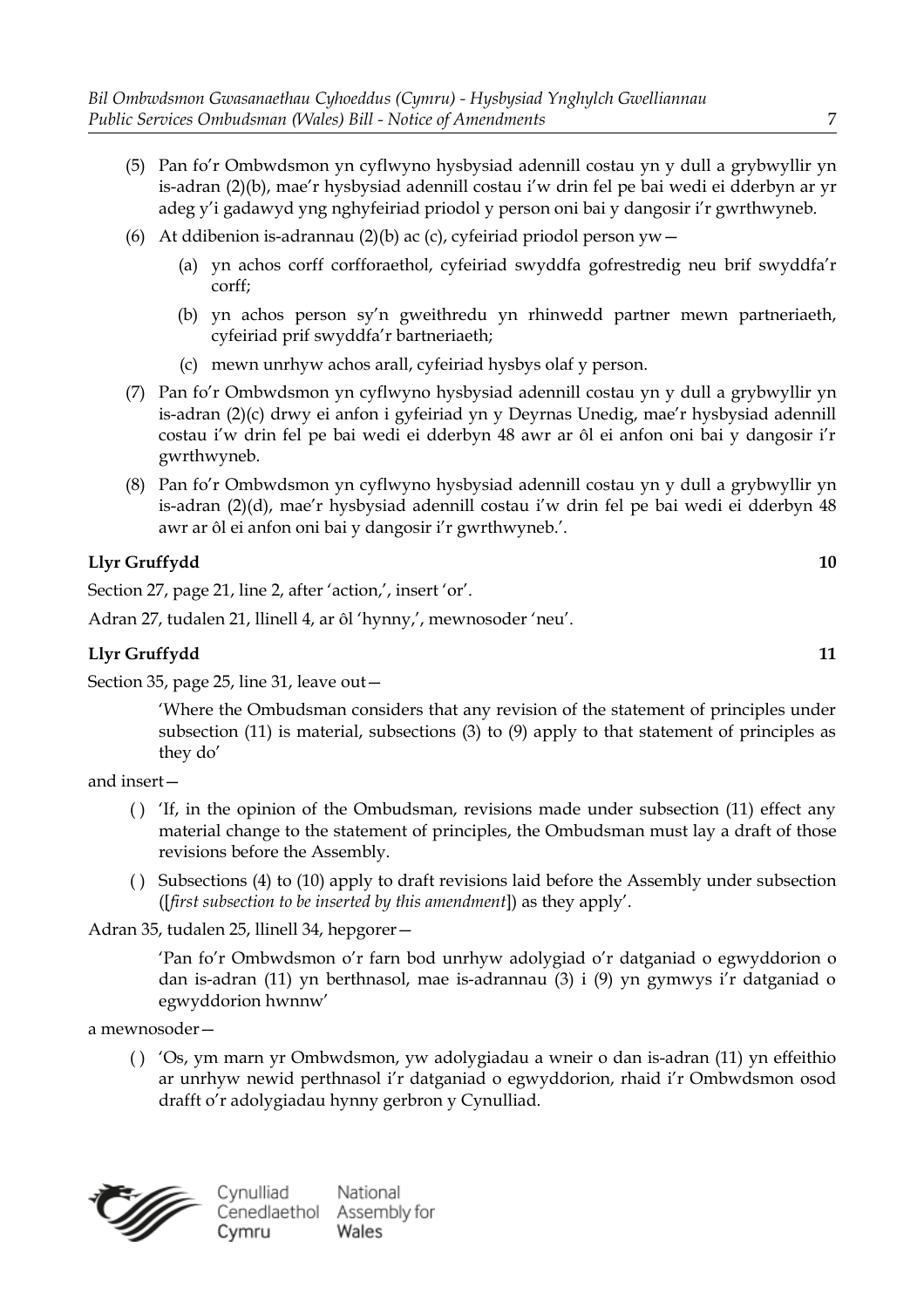( ) Mae is-adrannau (4) i (10) yn gymwys i adolygiadau drafft a osodir gerbron y Cynulliad o dan is-adran ([*yr is-adran gyntaf sy'n cael ei mewnosod gan y gwelliant hwn*])'.

## **Llyr Gruffydd 12**

Section 38, page 28, line 4, leave out 'section' and insert 'subsection'.

Adran 38, tudalen 28, llinell 4, hepgorer 'adran' a mewnosoder 'is-adran'.

## **Llyr Gruffydd 13**

Nid oes angen diwygio'r fersiwn Saesneg. There is no need to amend the English version.

Adran 42, tudalen 31, llinell 20, hepgorer 'ddod ag ymchwiliad i ben' a mewnosoder 'roi'r gorau i ymchwiliad'.

## **Llyr Gruffydd 14**

Section 43, page 31, line 39, leave out 'subsection (3)' and insert 'the other provisions of this section'.

Adran 43, tudalen 31, llinell 40, hepgorer 'is-adran (3)' a mewnosoder 'ddarpariaethau eraill yr adran hon'.

## **Llyr Gruffydd 15**

Section 44, page 32, line 27, leave out—

'Where the Ombudsman considers that any revision of the criteria under subsection (10) is material, subsections (2) to (8) apply to the criteria as they do'

and insert—

- ( ) 'If, in the opinion of the Ombudsman, revisions made under subsection (10) effect any material change to the criteria, the Ombudsman must lay a draft of those revisions before the Assembly.
- ( ) Subsections (3) to (9) apply to draft revisions laid before the Assembly under subsection ([*first subsection to be inserted by this amendmen*t]) as they apply'.

Adran 44, tudalen 32, llinell 30, hepgorer—

'Pan fo'r Ombwdsmon o'r farn bod unrhyw adolygiad o'r meini prawf o dan is-adran (10) yn berthnasol, mae is-adrannau (2) i (8) yn gymwys i'r meini prawf hynny'

a mewnosoder—

- ( ) 'Os, ym marn yr Ombwdsmon, yw adolygiadau a wneir o dan is-adran (10) yn effeithio ar unrhyw newid perthnasol i'r meini prawf, rhaid i'r Ombwdsmon osod drafft o'r adolygiadau hynny gerbron y Cynulliad.
- ( ) Mae is-adrannau (3) i (9) yn gymwys i adolygiadau drafft a osodir gerbron y Cynulliad o dan is-adran ([*yr is-adran gyntaf sy'n cael ei mewnosod gan y gwelliant hwn*])'.

## **Llyr Gruffydd 16**

Section 46, page 33, line 24, leave out 'his or her capacity as' and insert 'the capacity of'.

Nid oes angen diwygio'r fersiwn Cymraeg. There is no need to amend the Welsh version.

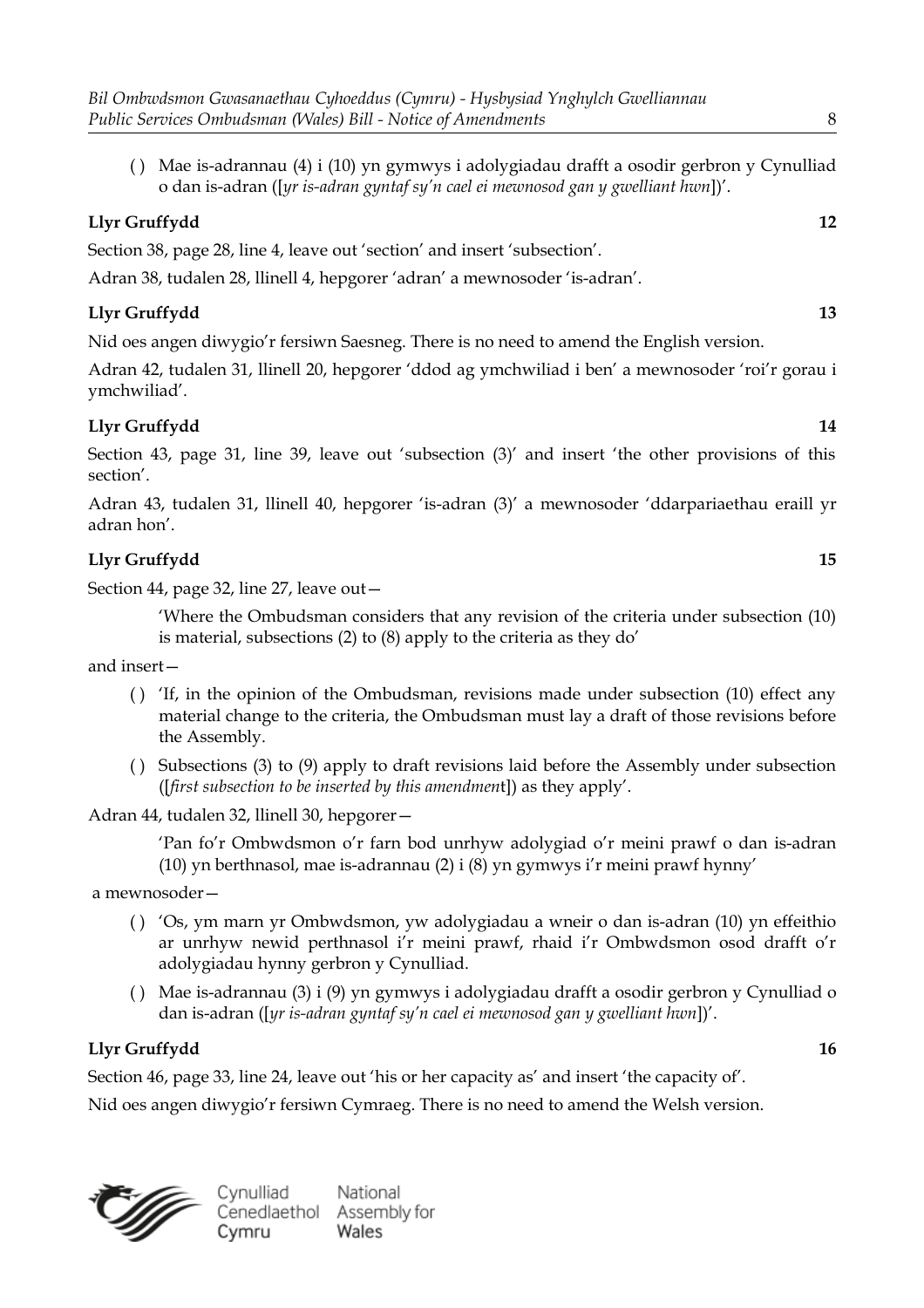| Bil Ombwdsmon Gwasanaethau Cyhoeddus (Cymru) - Hysbysiad Ynghylch Gwelliannau<br>Public Services Ombudsman (Wales) Bill - Notice of Amendments                                                 | 9  |
|------------------------------------------------------------------------------------------------------------------------------------------------------------------------------------------------|----|
| Llyr Gruffydd                                                                                                                                                                                  | 17 |
| Section 47, page 34, line 6, leave out 'orally' and insert 'other than in writing'.                                                                                                            |    |
| Adran 47, tudalen 34, llinell 7, hepgorer 'ar lafar' a mewnosoder 'heblaw yn ysgrifenedig'.                                                                                                    |    |
| Llyr Gruffydd                                                                                                                                                                                  | 18 |
| Section 47, page 34, line 10, leave out 'aggrieved'.                                                                                                                                           |    |
| Adran 47, tudalen 34, llinell 11, hepgorer 'a dramgwyddwyd'.                                                                                                                                   |    |
| Llyr Gruffydd                                                                                                                                                                                  | 19 |
| Section 65, page 47, line 22, leave out 'may investigate the matter under section 4 or 43 only' and<br>insert 'investigates the matter under section 4 or 43'.                                 |    |
| Adran 65, tudalen 47, llinell 23, hepgorer 'gaiff yr Ombwdsmon ymchwilio i'r mater o dan adran 4<br>neu 43 yn unig' a mewnosoder 'fo'r Ombwdsmon yn ymchwilio i'r mater o dan adran 4 neu 43'. |    |
| Llyr Gruffydd                                                                                                                                                                                  | 20 |
| Section 65, page 47, line 32, leave out 'Regulations may' and insert 'The Welsh Ministers may by<br>regulations'.                                                                              |    |
| Adran 65, tudalen 47, llinell 33, hepgorer 'rheoliadau' a mewnosoder 'Gweinidogion Cymru drwy<br>reoliadau'.                                                                                   |    |
| Llyr Gruffydd                                                                                                                                                                                  | 21 |
| Section 76, page 57, line 14, leave out 'his or her' and insert 'their'.                                                                                                                       |    |
| Nid oes angen diwygio'r fersiwn Cymraeg. There is no need to amend the Welsh version.                                                                                                          |    |
| Llyr Gruffydd                                                                                                                                                                                  | 22 |
| Schedule 1, page 60, line 8, leave out 'his or her'.                                                                                                                                           |    |
| Atodlen 1, tudalen 60, llinell 8, hepgorer 'ei' yn yr ail le y mae'n ymddangos.                                                                                                                |    |
| Llyr Gruffydd                                                                                                                                                                                  | 23 |
| Schedule 1, page 60, line 18, leave out 'his or her' and insert 'the Ombudsman's'.                                                                                                             |    |
| Atodlen 1, tudalen 60, llinell 19, hepgorer 'y person' a mewnosoder 'yr Ombwdsmon'.                                                                                                            |    |
| Llyr Gruffydd                                                                                                                                                                                  | 24 |
| Schedule 1, page 60, line 36, leave out 'he or she' and insert 'the person'.                                                                                                                   |    |
| Atodlen 1, tudalen 60, llinell 36, hepgorer 'ei fod' a mewnosoder 'bod y person'.                                                                                                              |    |
| Llyr Gruffydd                                                                                                                                                                                  | 25 |
| Schedule 1, page 61, line 3, leave out 'his or her' and insert 'the acting Ombudsman's'.                                                                                                       |    |
| Nid oes angen diwygio'r fersiwn Cymraeg. There is no need to amend the Welsh version.                                                                                                          |    |
| Llyr Gruffydd                                                                                                                                                                                  | 26 |
| Schedule 1, page 61, line 10, leave out 'he or she' and insert', the acting Ombudsman'.                                                                                                        |    |
| Nid oes angen diwygio'r fersiwn Cymraeg. There is no need to amend the Welsh version.                                                                                                          |    |



Cynulliad National<br>Cenedlaethol Assembly for<br>Cymru Wales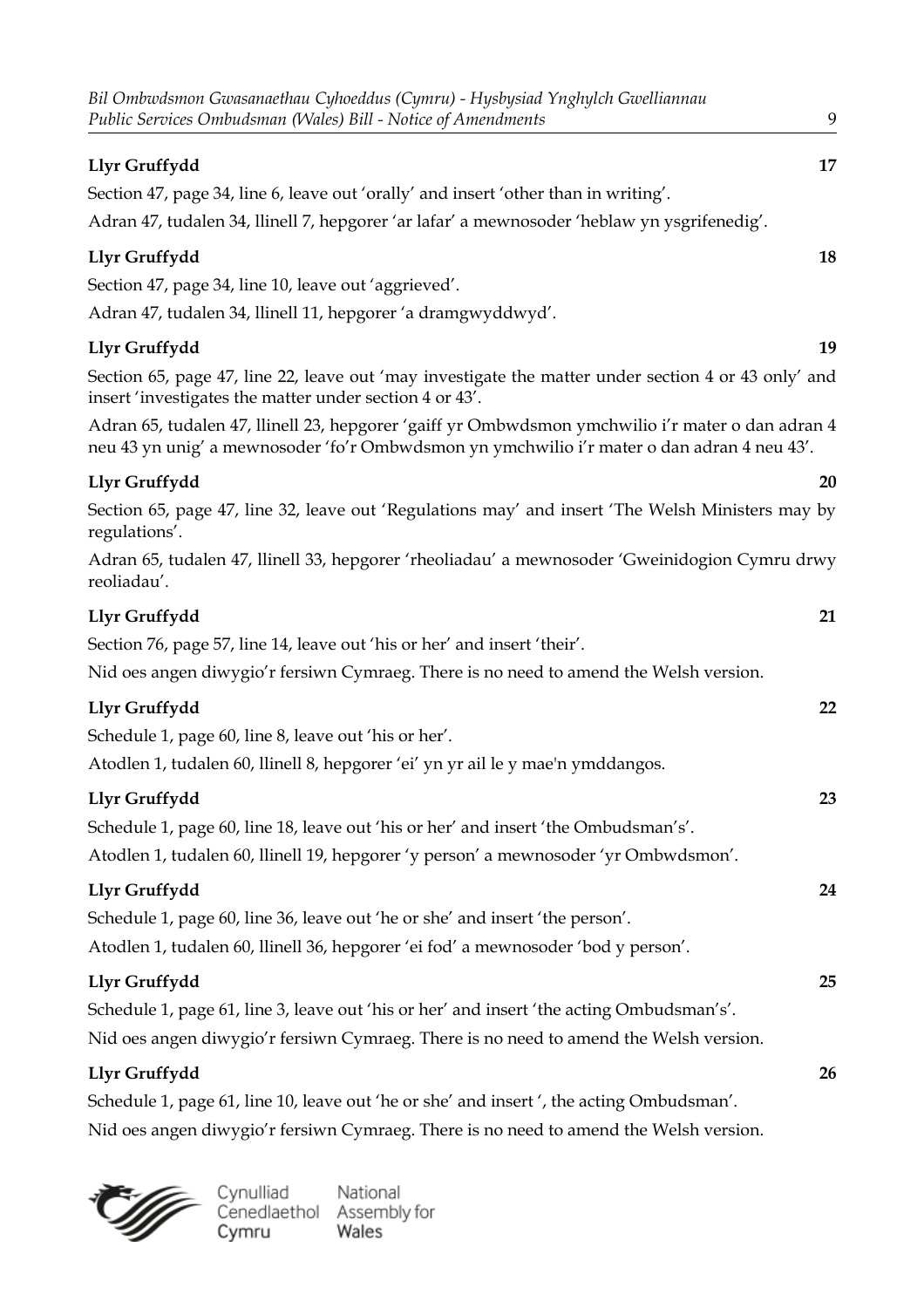Schedule 1, page 62, line 34, leave out—

'him or her,

as may be provided for by or under the terms of his or her appointment'

and insert—

'the Ombudsman or an acting Ombudsman,

as may be provided for by or under the terms of appointment of the Ombudsman or the acting Ombudsman.'.

Atodlen 1, tudalen 62, llinell 34, hepgorer—

'ei gyfer neu mewn perthynas ag ef,

y darperir ar eu cyfer gan delerau ei benodiad'

a mewnosoder—

'gyfer yr Ombwdsmon neu'r Ombwdsmon dros dro neu mewn perthynas â'r Ombwdsmon neu'r Ombwdsmon dros dro,

y darperir ar eu cyfer gan delerau penodiad yr Ombwdsmon neu'r Ombwdsmon dros dro'.

#### **Llyr Gruffydd 28**

Schedule 1, page 63, line 2, leave out 'his or her appointment' and insert 'appointment of the Ombudsman or the acting Ombudsman'.

Atodlen 1, tudalen 63, llinell 2, hepgorer 'ei benodiad' a mewnosoder 'penodiad yr Ombwdsmon neu'r Ombwdsmon dros dro'.

#### **Llyr Gruffydd 29**

Schedule 1, page 63, line 7, leave out 'he or she may direct, such sums as he or she' and insert 'the Minister may direct, such sums as the Minister'.

Nid oes angen diwygio'r fersiwn Cymraeg. There is no need to amend the Welsh version.

#### **Llyr Gruffydd 30**

Schedule 1, page 63, after line 26, insert—

'(4) The Ombudsman may retain costs paid to the Ombudsman under a costs recovery notice (see sections 21 and [*section to be inserted by amendment 9*]) (rather than pay them in to the Welsh Consolidated Fund) for use in connection with the exercise of the functions conferred or imposed by this Act.'.

Atodlen 1, tudalen 63, ar ôl llinell 27, mewnosoder—

'(4) Caiff yr Ombwdsmon gadw costau a delir iddo o dan hysbysiad adennill costau (gweler adran 21 ac adran [*yr adran sy'n cael ei mewnosod gan welliant 9*]) (yn hytrach na'u talu i Gronfa Gyfunol Cymru) i'w defnyddio mewn cysylltiad ag arfer y swyddogaethau a roddir neu a osodir gan y Ddeddf hon.'.